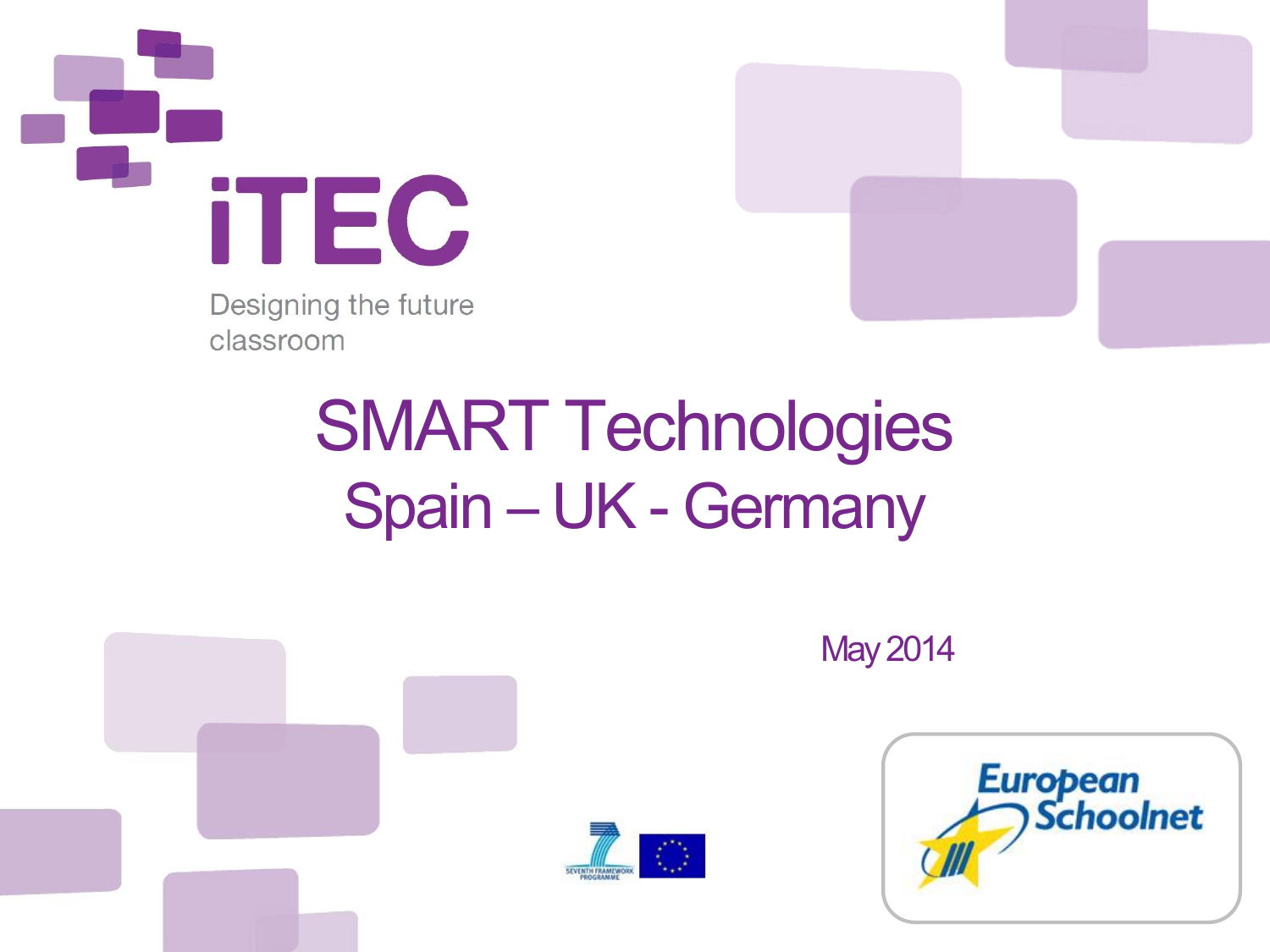# Philosophy

- $\blacktriangleright$  Education is the focus not the technology
- **Users are the students and the teachers**
- Collaboration is the key to better learning outcomes
- **Teacher becomes advisor, mentor, guide Learn, Pair, Share the central learning model** • What get us here won't get us there



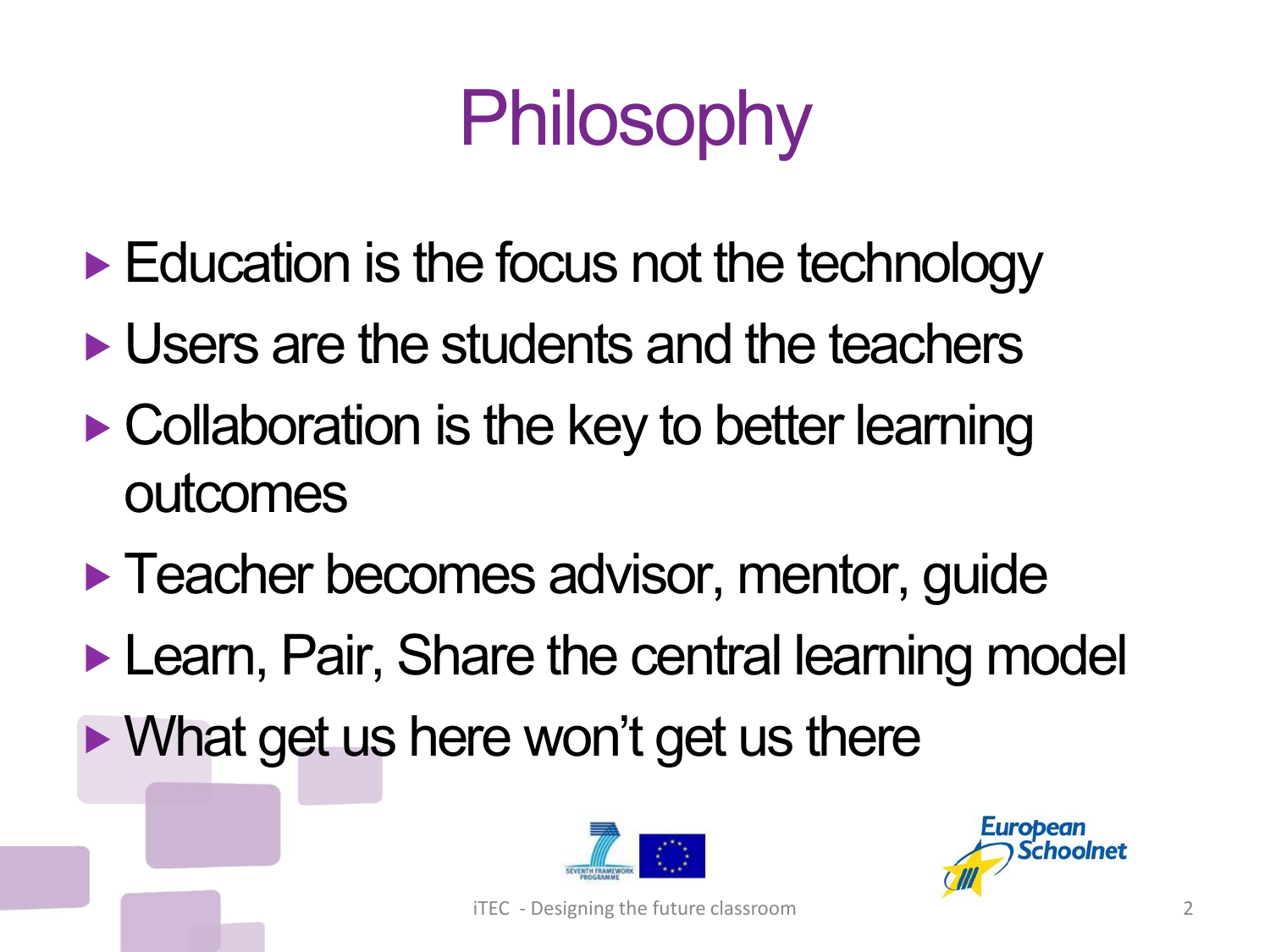# Why has iTEC important to us?

- Wholistic approach to learning and technology
- **Teachers and students are the center of our** universe
- Diverse user population to enable
- **Long term view of education**
- **Learnings for future solutions**



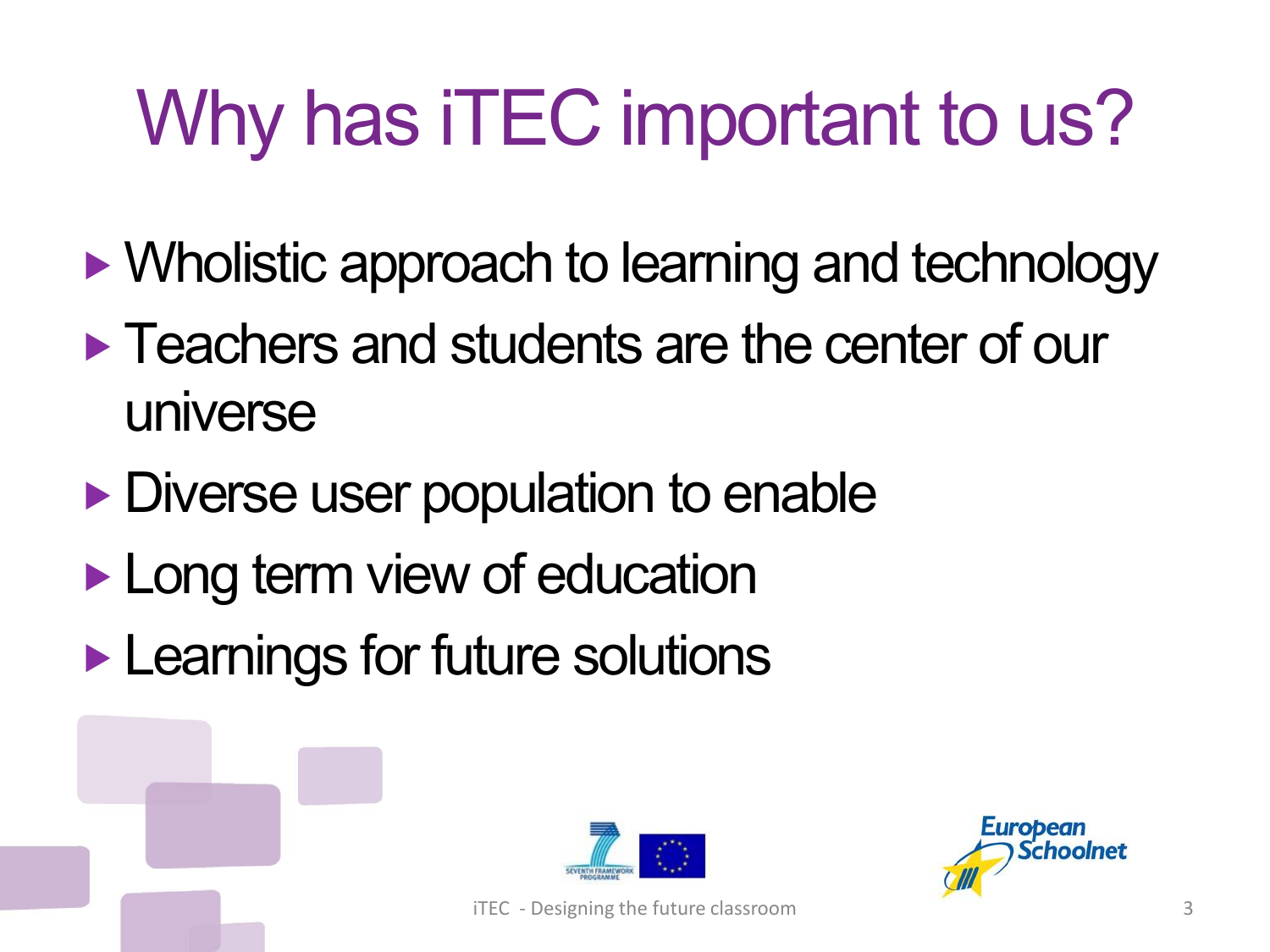#### Pilot Sites

| <b>Pilot classrooms</b>    | <b>Spain</b> | Germ<br><b>lany</b> | <b>Polan</b><br>d | <b>UK</b> | <b>Neth</b><br>erlan<br>ds | <b>Total</b> |
|----------------------------|--------------|---------------------|-------------------|-----------|----------------------------|--------------|
| Cycle 1 Sept-Dec 2011      | 11           | 10                  |                   |           |                            | 21           |
| Cycle 2 March- June 2012   | 19           | 18                  |                   |           |                            | 37           |
| Cycle 3 Sept-Dec 2012      | 29           | 8                   | $\overline{2}$    |           |                            | 39           |
| Cycle 4 March- June 2013   | 62           | 3                   | $\overline{2}$    | 3         | $\overline{2}$             | 72           |
| Cycle 5 February- May 2014 | 20           | $\blacksquare$      |                   |           |                            | 20           |
| Total classes piloted      | 59           | 36                  |                   |           |                            | 189          |

Plus 6 Radical pilots (March- June 2014) using SMART amp: 2 Spain, 1 Austria, 2 Turkey, 1 Israel, 1 UK



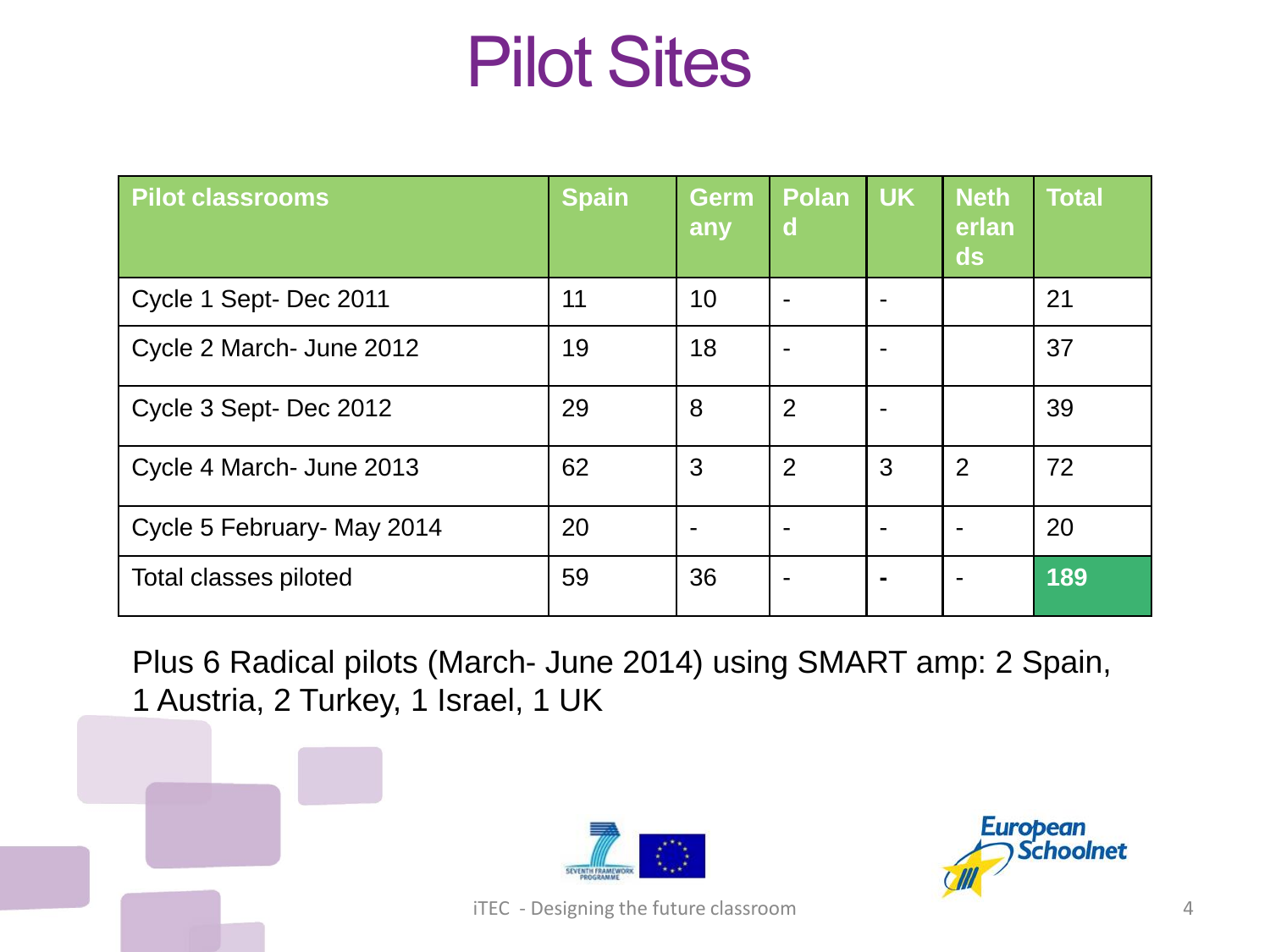### Collaboration Tools

- ▶ SMART pilots have been using:
	- SMARTBoards
	- XC Collaboration
		- Realtime interactive application inside Notebook
	- SMART Notebook
	- SMART amp
		- Cloud based collaboration and assessment suite
	- Response VE
	- SMART Widgets